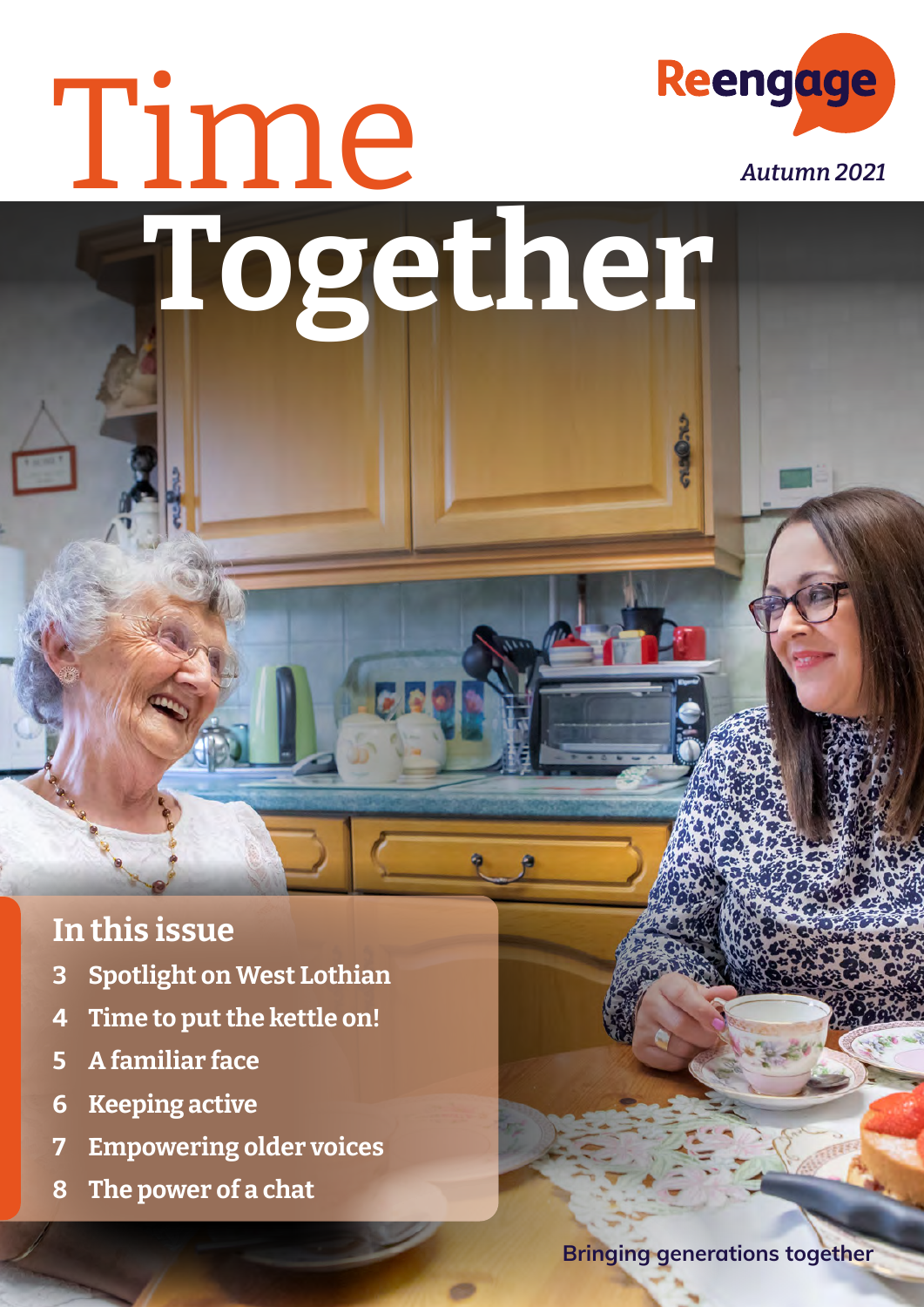## <span id="page-1-0"></span>Welcome

The lifting of restrictions over the summer saw some of our tea party groups make plans to get together for the first time in many months. Several of our guests had not been out socially for over a year and there have been many happy and emotional reunions. Every group is proceeding at their own pace and re-starting their monthly tea parties when they feel absolutely ready.



It was 50 years ago that our first tea party group began hosting monthly tea parties in Glasgow and today we have 140 groups across Scotland. In this issue, Kathleen and Karen, our cover stars, talk about how the West Lothian group have supported each other throughout the pandemic. The group has acted as a lifeline to Kathleen after she lost her husband five years ago.

Today we have 1,500 call companion matches throughout the UK. These weekly phone calls often span many miles and lead to lasting new friendships. You can read about how much Julia and Sharon get out of their calls, and the benefits that they bring to them, on page 8.

One of our core aims is to represent those over 75 so that you have a voice and feel heard. This means putting you at the heart of our decision-making so we can shape our future together as we develop new projects. Read about how we are doing this with the help of our advisory group on page 7.

And finally, a special thank you to all of those who replied to the Meryl's Memo insert in our spring edition of Time Together. Please do take a moment to complete our current insert and post it back to us in the envelope provided. Your views will help our important work to support diverse communities.

I hope you enjoy the read.

**Meryl Davies chief executive, Re-engage**

50 years ago, our first tea party groups began to meet in Scotland. Thanks to our wonderful volunteers, today we have 140 tea party groups and 128 older people matched to call companions.

Kathleen and Karen have been part of the West Lothian tea party group for five years. Karen volunteers as a driver for the group and was also a call companion throughout the pandemic. As an employee for the Royal Bank of Scotland, she also hosts annual tea parties at the bank's headquarters at Gogarburn.

### **Spotlight on West Lothian**



*Kathleen and Karen*

#### **Kathleen: Karen has become a true friend.**

"After my husband died, I was devastated. I felt so lonely. I have a wonderful family who support me, but they've got their own lives. The Re-engage tea parties were a lifeline for me.

"I was a bit apprehensive at first, but I met other people just like me. I remember the time when a neighbour of mine from 30 years ago joined our group!

"I worked as a chemist dispenser for many years – I started out washing the bottles when I was 16. I loved my job and all the people I met. My hobby is people; both strangers and friends.

"Karen has become a true friend. I know that I can ring her if ever I'm worried about something; she's always there for me. I can't speak highly enough of her.

"I've really missed the tea parties during the pandemic, and I can't wait for them to start again."

#### **Karen: I love spending time with Kathleen and our time together is precious.**

"Kathleen feels like part of my family. She's sociable and exceptionally considerate of others. I've watched her chatting to the other guests, they really enjoy her company. I love spending time with Kathleen and our time together is precious. Kathleen is always impeccably presented; she takes such pride in herself.

"Her family are a tremendous support to her, particularly since her husband passed away, and she speaks about them with fondness.

#### **66** Loneliness can have such a devastating impact on physical and mental wellbeing. a

"What we are doing isn't just a nice thing to do, it's essential and I feel privileged to be able to help."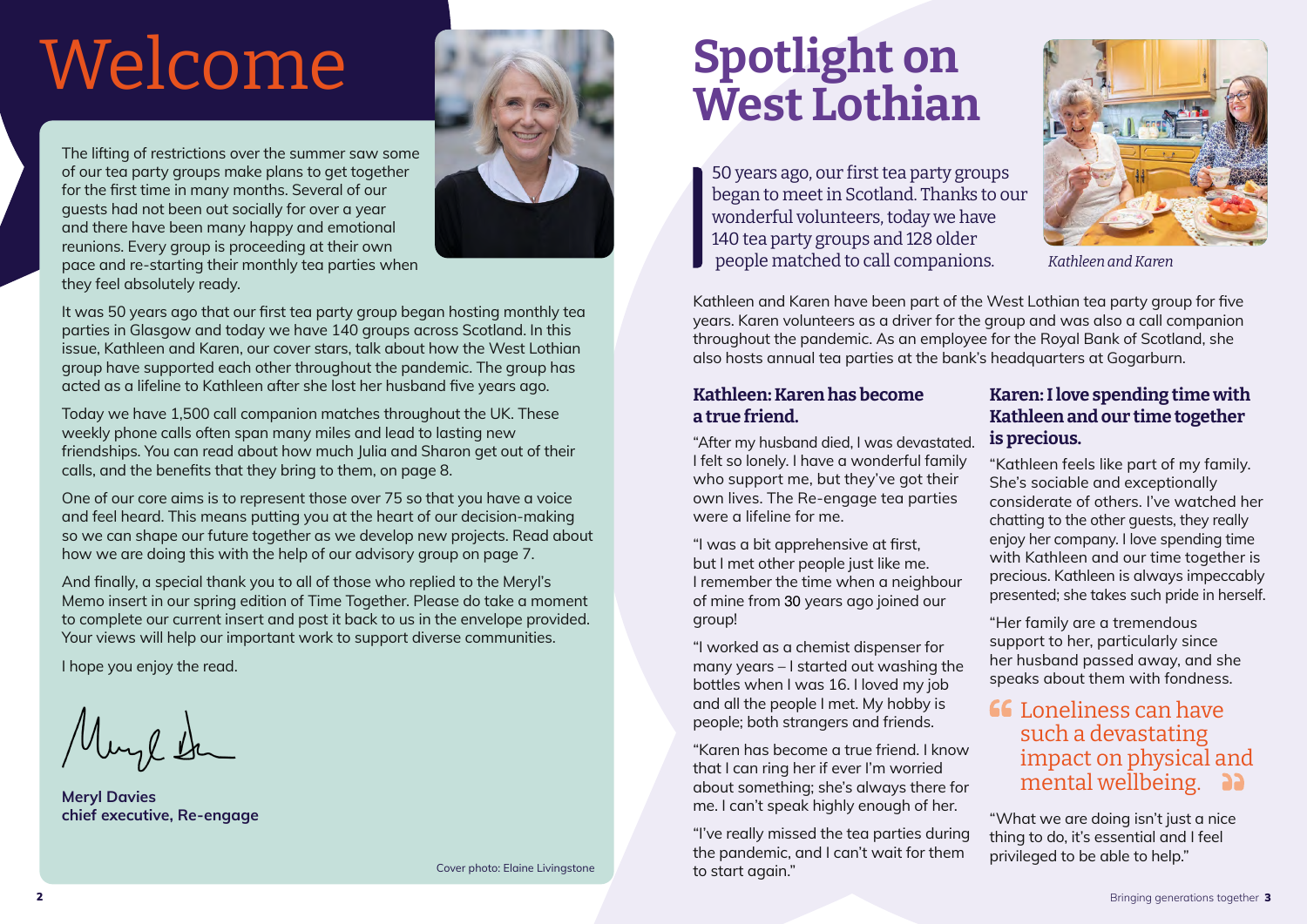### **A familiar face**

**Jean: We've all missed the tea parties so much.**

**CC** When I first joined the tea party group, I didn't know what to expect. But they made me feel so welcome and my worries vanished in an instant.

"The volunteers take so much care of us. I get driven to and from the parties and there's always someone there to look out for us, whatever we need.

"Naomi's fortnightly cake deliveries during the pandemic really helped me. We have lovely chats and I've come to know her quite well; I see her as a friend. She makes such wonderful cakes: coffee and walnut, chocolate, lemon drizzle.

"I spoke to other tea party guests once a week during the pandemic and it made such a difference. We've all missed the tea parties so much."

#### **Naomi: Seeing how alone some of our tea party guests felt put my own worries into perspective.**

"I first became involved with Re-engage because I wanted to give something back. Our son is home-educated, and I knew that he would gain from the experience too. He helps me with baking and meets a generation who give him a different perspective.

When we had to suspend our tea parties last year, we had no idea how long it would be before we could make plans to re-start these much-loved gatherings. They have been sorely missed and are happily slowly re-starting over the coming months.

> "Jean is always so positive and bubbly. She keeps her mind active, reading or doing the crossword and she keeps up with everything that's going on. I can talk to her about anything.

"During the pandemic I made more than 120 cakes for our tea party guests. Baking for others has given me so much pleasure.

"Seeing how alone some of our tea party guests felt put my own worries into perspective. I realised what a difference a visit from a familiar face with a cake could make.

Jean has been a member of her tea party group in Bristol for several years. Housebound throughout the pandemic, she struck up a special friendship with Naomi, a volunteer driver.

Whilst groups have not been able to meet, it has been heart-warming to hear how so many volunteers have gone the extra mile to keep in touch.

It hasn't been possible for all our guests and volunteers to stay in contact, but some volunteers made regular phone calls, letting their guests know that they were thinking of them and that tea parties would re-start when it was safe. With the help of volunteer drivers, others were occasionally able to deliver homemade treats or donations from local organisations.

*Jean (top) and Naomi (right)*

Irene, who is a member of the Thurrock group says:

"The afternoon tea treats have been such a lovely surprise. The Re-engage volunteers just cannot do enough for us – they all deserve a medal. I was housebound during lockdown and I wouldn't have seen or heard from anyone if it wasn't for their visits and calls. I so looked forward to the tea parties every month and I can't wait for them to start again. I'm truly grateful to everyone in our group."

Photo credit Nicholas Dawkes

### <span id="page-2-0"></span>**Time to put the kettle on!**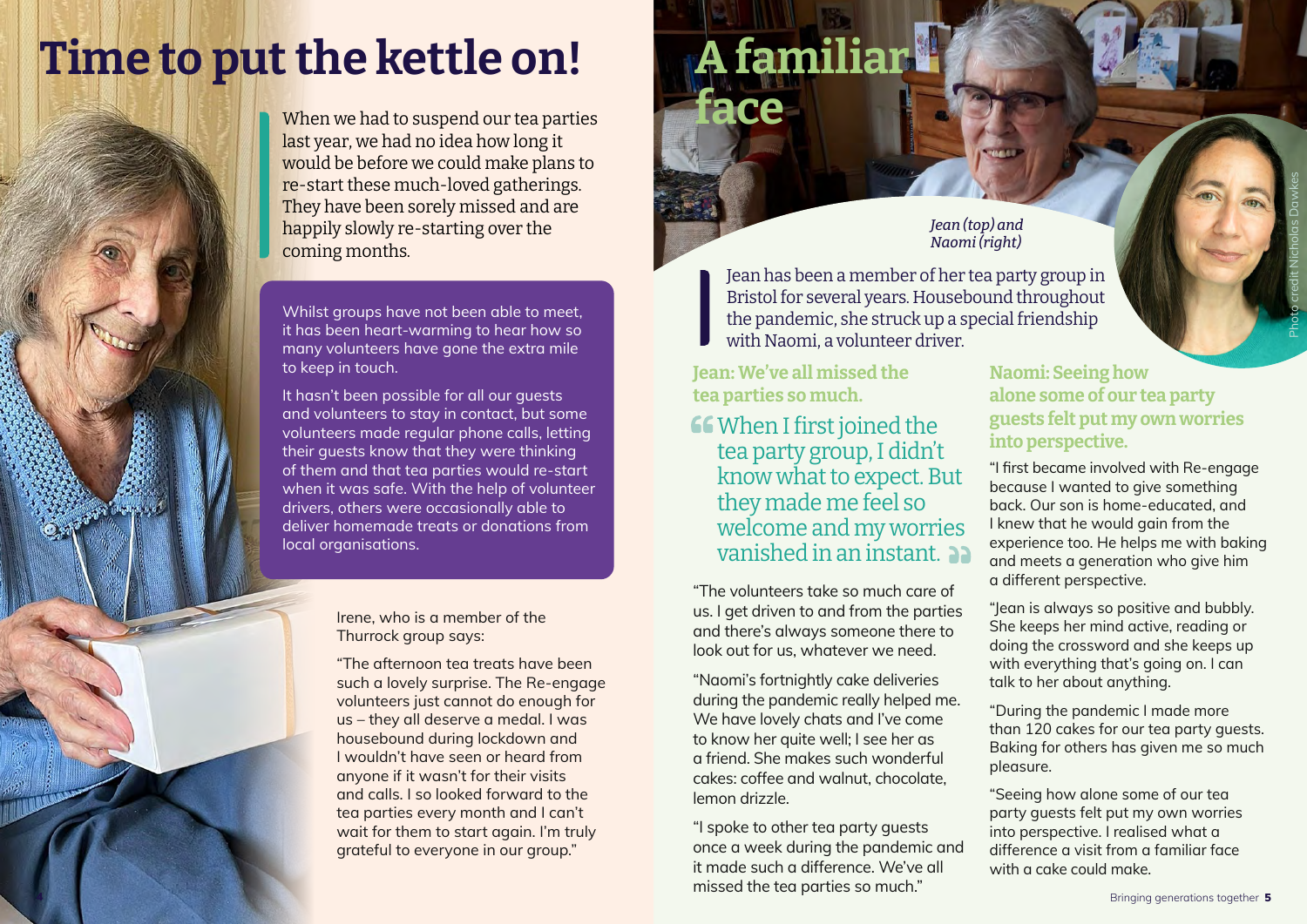#### **Ankle stretches will help your flexibility and balance.**

In a seated position with your back against the chair, lift one leg off the floor and lift your ankle towards and away from your body. Repeat 10–15 times then change legs.

#### **Knee extensions will help strengthen your knees and build muscle in your legs.**

In a seated position with your feet placed hip-width apart, extend the knee putting your leg out straight. Repeat in a controlled motion 10–15 times before changing to the other leg.

Gavin, who runs our sessions, shares his top three seated exercises for the lower body that you can do at home. All you need is a stable chair and an arm's length of space.

Our weekly online activity groups have been running since the start of the pandemic. Held on Zoom, each 90-minute session includes around 45 minutes of gentle exercise followed by time to get to know one another afterwards.

**If you live in Wales, are 75 or over, and would like to join our exercise groups, call us on 02922 801 802 or 02922 790 147.**

Thanks to funding from the Welsh government, August saw the start of our weekly face to face activity sessions in Cardiff, Newport, Swansea and Carmarthenshire.

**Hip marching will strengthen your hips and thighs and improve flexibility.** 

In a seated position with your back against the chair, begin marching on the spot, lifting and lowering one leg at a time. You can add to this by swinging your arms or increasing the pace. Do 5–10 repetitions on each leg.

### **Empowering older voices**

**If** It's stimulating for my mental health. It's nice to have someone to chat with in the afternoon. **Call companion**

Our advisory group specifically seeks the views of over 75s. It is central to helping us refine our work and is made up of both tea party guests and those who take part in telephone befriending through call companions. Through regular contact with members of the group, we benefit from their valuable input into the development of future projects and their ideas about our existing work. We learn about how we can do better, and we plan for the future together, ensuring your voices are at the heart of everything we do.

In June we heard from the advisory group about the impact that our tea parties and call companions have had on their lives, and we were encouraged by the overwhelmingly positive experiences that they shared.

We also learnt of areas we can improve on and will be implementing those changes. We will be asking the group for their views again in September, so that we can monitor any changes, and will be asking specific questions about new programme opportunities. And don't forget, you can always tell us your views and thoughts using Meryl's Memo.

In last September's edition of *Time Together* we invited you to get in touch if you were interested in joining our advisory group. Thank you to the hundreds of you who replied.

**The words most frequently used by the Re-engage advisory group to describe the impact of our services:**



*Tai Chi class in Newport*

> You get a new lease of life, it's very worthwhile and stops you being inward-looking. It's nice to hear other points of view.

> > **Tea party goer**

### <span id="page-3-0"></span>**Keeping active**